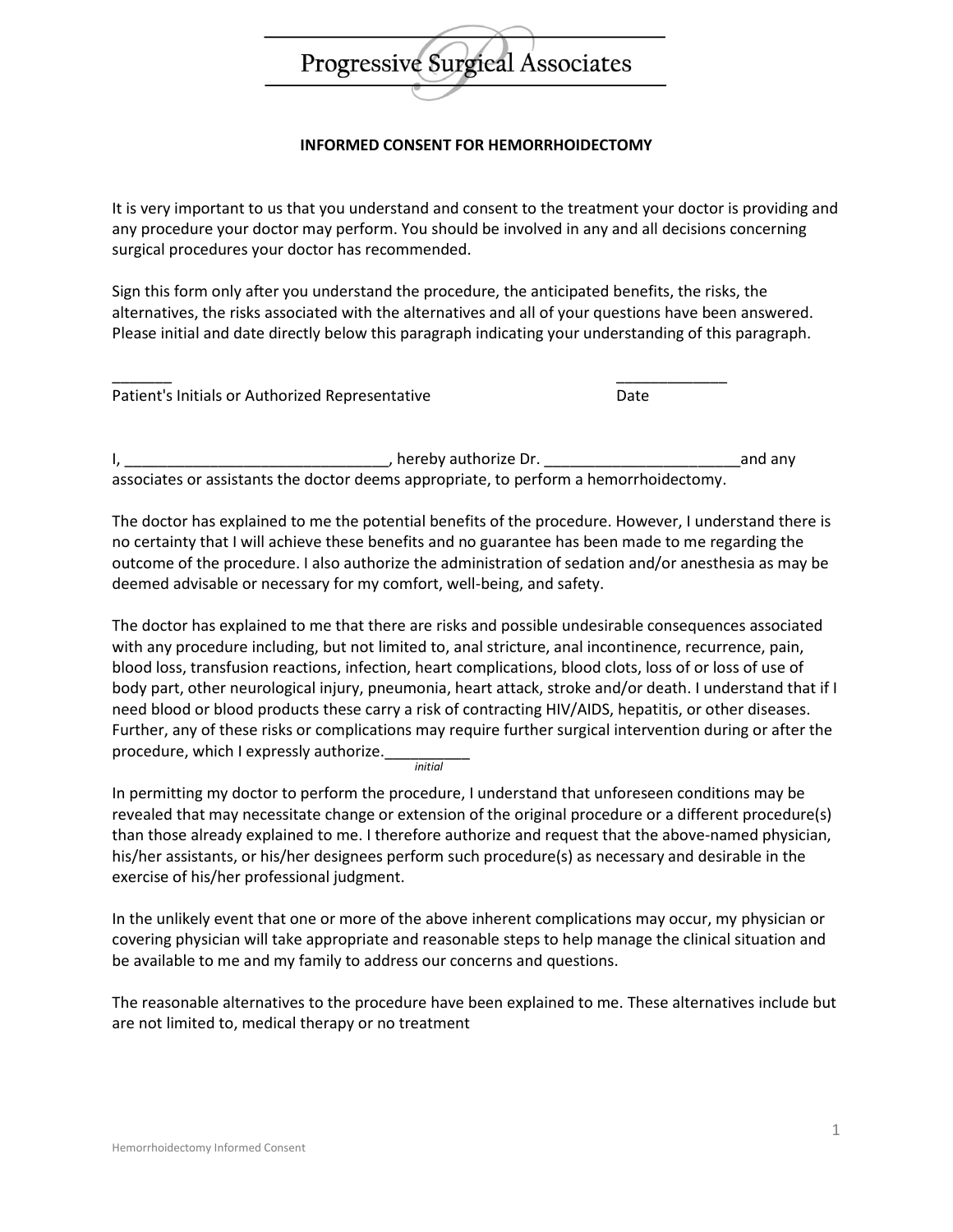I hereby authorize the doctor and/or hospital or surgical center to utilize or dispose of removed tissues, parts or organs resulting from the procedure authorized above.

Progressive Surgical Associates

I consent to any photographing or videotaping of the procedure that may be performed, provided my identity is not revealed by the pictures or by descriptive texts accompanying them.

I consent to the admittance of students or authorized equipment representatives to the procedure room for purposes of advancing medical education or obtaining important product information.

By signing below, I certify that I have had an opportunity to ask the doctor all my questions concerning anticipated benefits, material risks, alternative therapies, and risks of those alternatives, and all of my questions have been answered to my satisfaction.

| Signature of Patient         | Relationship | Date | Time |
|------------------------------|--------------|------|------|
| or Authorized Representative |              |      |      |

 $\square$  The Patient/Authorized Representative has read this form or had it read to him/her.

 $\square$  The Patient/Authorized Representative states that he/she understands this information.

 $\square$  The Patient/Authorized Representative has no further questions.

| Signature of Witness | Date | Time |
|----------------------|------|------|

## **CERTIFICATION OF PHYSICIAN:**

I hereby certify that I have discussed with the individual granting consent, the facts, anticipated benefits, material risks, alternative therapies and the risks associated with the alternatives of the procedure(s).

Physician:\_\_\_\_\_\_\_\_\_\_\_\_\_\_\_\_\_\_\_\_\_\_\_\_\_\_\_\_\_\_\_\_\_\_\_\_\_\_\_\_\_\_\_ Date/Time\_\_\_\_\_\_\_\_\_\_\_\_/\_\_\_\_\_\_\_\_\_\_\_\_